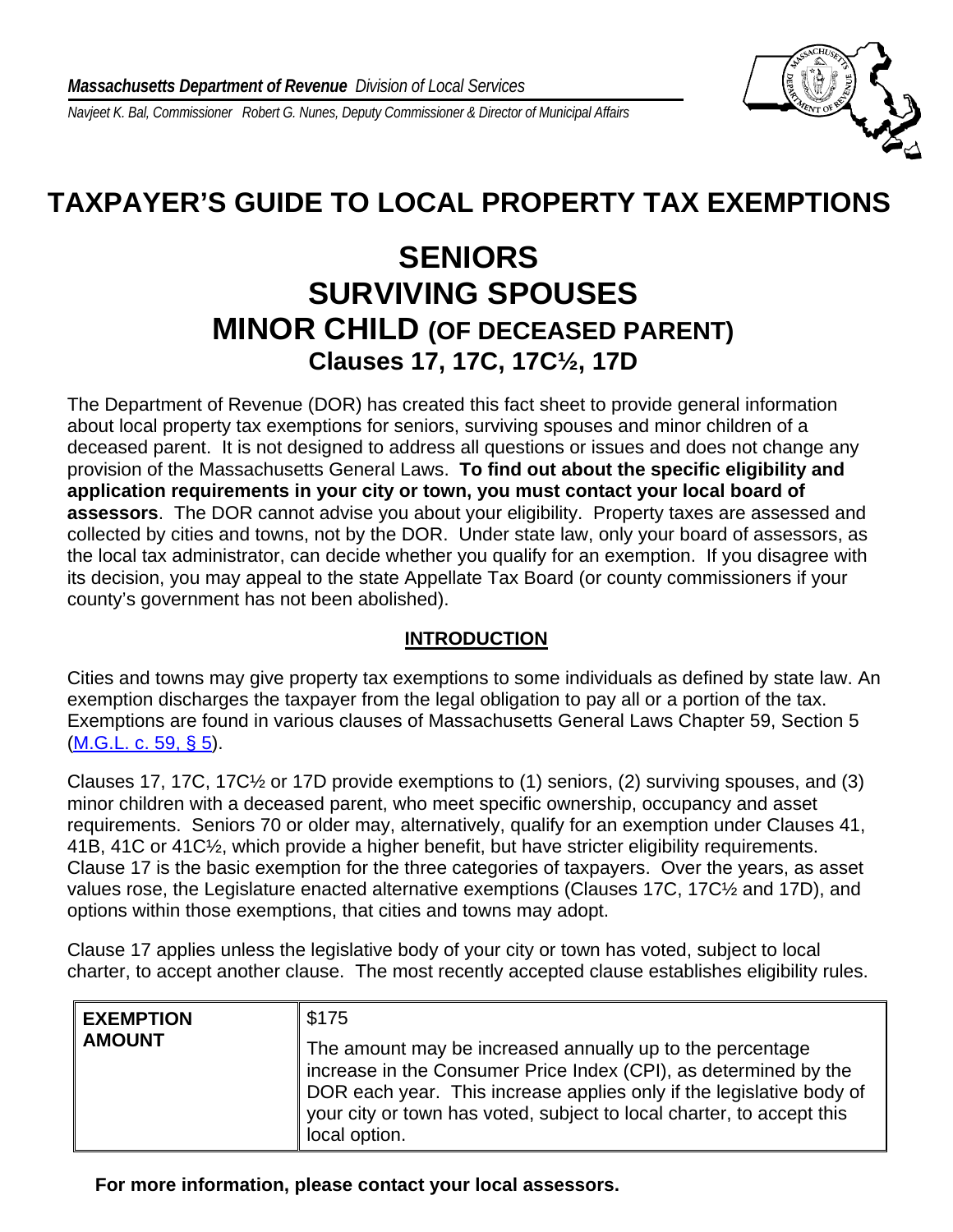| <b>APPLICATIONS</b>                       | You must file an application each year with the assessors in the city<br>or town where your property is located. The application is due on<br>December 15, or three months after the actual tax bills are mailed,<br>whichever is later. Filing on time is required. By law, the<br>assessors may not waive this filing deadline, nor act on a late<br>application, for any reason. Filing an application does not entitle<br>you to delay your tax payment.                              |
|-------------------------------------------|-------------------------------------------------------------------------------------------------------------------------------------------------------------------------------------------------------------------------------------------------------------------------------------------------------------------------------------------------------------------------------------------------------------------------------------------------------------------------------------------|
| <b>DOCUMENTATION</b>                      | You must provide the assessors with whatever information is<br>reasonably required to establish eligibility. This information may<br>include, but is not limited to:                                                                                                                                                                                                                                                                                                                      |
|                                           | 1. Birth certificates.                                                                                                                                                                                                                                                                                                                                                                                                                                                                    |
|                                           | 2. Evidence of ownership, domicile and occupancy.                                                                                                                                                                                                                                                                                                                                                                                                                                         |
|                                           | 3. Bank and other asset account statements.                                                                                                                                                                                                                                                                                                                                                                                                                                               |
| <b>NUMBER OF</b><br><b>EXEMPTIONS</b>     | With limited exceptions, you may only receive one exemption under<br>M.G.L. c. 59, § 5. If you qualify for more than one, you will receive<br>the one that provides the greatest benefit. You may receive an<br>exemption and if qualified, defer all or a part of the balance of the<br>reduced tax.                                                                                                                                                                                     |
| <b>ELIGIBILITY</b><br><b>REQUIREMENTS</b> | You must satisfy tests relating to age or status, domicile, ownership<br>and assets. All eligibility requirements must be met as of July 1 of<br>the tax year. (The fiscal year of cities and towns begins July 1 and<br>ends the following June 30.)                                                                                                                                                                                                                                     |
| <b>AGE AND STATUS</b>                     | You must be 70 or older to be a senior.                                                                                                                                                                                                                                                                                                                                                                                                                                                   |
|                                           | You must be younger than 18 to be a minor child.                                                                                                                                                                                                                                                                                                                                                                                                                                          |
|                                           | You must have been married to the decedent at the time of his or<br>her death, and have never remarried, to be a surviving spouse.                                                                                                                                                                                                                                                                                                                                                        |
| <b>OWNERSHIP AND</b><br><b>DOMICILE</b>   | You must own and occupy the property as your domicile. Your<br>domicile is where your principal and legal home is located, your<br>family, social, civic and economic life is centered and you plan to<br>return whenever you are away. You may have more than one<br>residence, but only one domicile. If you are a senior, you must also<br>have owned and occupied the property for any 10 years (Clauses<br>17, 17C or 17C <sup>1</sup> / <sub>2</sub> ) or any 5 years (Clause 17D). |
|                                           | 1. Your ownership interest must be worth at least \$2,000. You<br>may own this interest solely, as a joint owner or as a tenant in<br>common.                                                                                                                                                                                                                                                                                                                                             |
|                                           | 2. If you hold a life estate in the domicile, you are the owner.                                                                                                                                                                                                                                                                                                                                                                                                                          |
|                                           | 3. If your domicile is held in a trust, you are the owner only if:                                                                                                                                                                                                                                                                                                                                                                                                                        |
|                                           | a. You are a trustee or co-trustee of that trust, and                                                                                                                                                                                                                                                                                                                                                                                                                                     |
|                                           | b. You have a sufficient beneficial interest in the domicile.                                                                                                                                                                                                                                                                                                                                                                                                                             |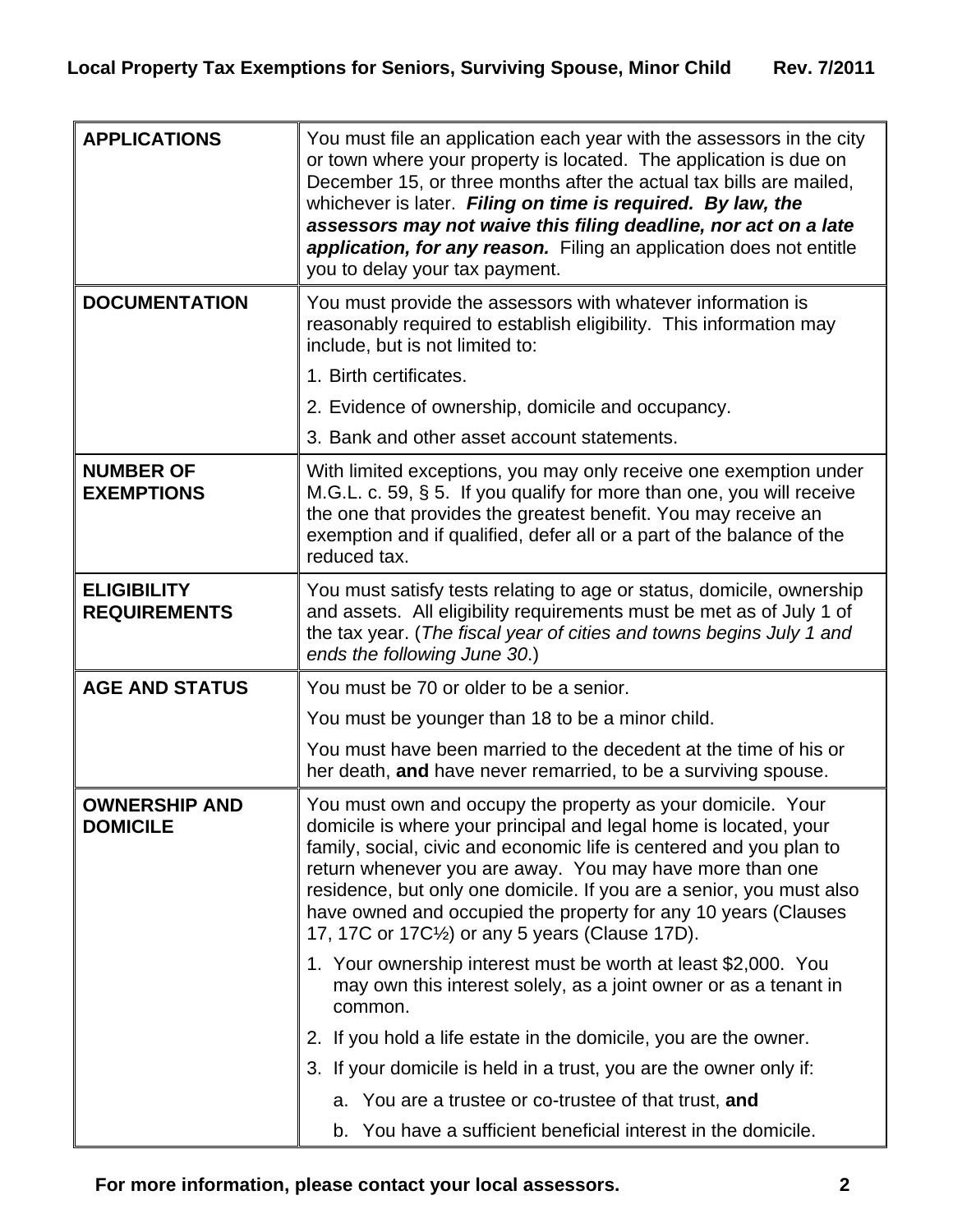| <b>ASSET LIMITS</b>                            | Your assets (whole estate) on July 1 cannot exceed a specified<br>limit. Each clause has a different limit.                                                                                                                                                                                                                                                                                                                                                                          |  |
|------------------------------------------------|--------------------------------------------------------------------------------------------------------------------------------------------------------------------------------------------------------------------------------------------------------------------------------------------------------------------------------------------------------------------------------------------------------------------------------------------------------------------------------------|--|
|                                                | Whole estate means all assets to which you have legal title<br>and access as sole, joint owner or trustee that contribute to<br>your total worth. The value of your cemetery plots, wearing<br>apparel and household furniture and effects located in your<br>domicile is not included in the calculation of your whole estate.                                                                                                                                                      |  |
|                                                | In addition, depending on the clause, some of the value of your<br>domicile and the unpaid mortgage balance is not included, but the<br>part of your domicile over a certain number of units may be<br>included.                                                                                                                                                                                                                                                                     |  |
|                                                | Your allowable whole estate can range from \$20,000 (Clause 17) to<br>\$40,000 (Clauses 17C, 17C1/2 and 17D). It may increase annually<br>by the percentage increase in the CPI determined by the DOR<br>each year. This increase applies only if the legislative body of your<br>city or town has voted, subject to local charter, to accept this local<br>option.                                                                                                                  |  |
| <b>APPEALS</b>                                 |                                                                                                                                                                                                                                                                                                                                                                                                                                                                                      |  |
| <b>Appellate Tax Board</b>                     | The Appellate Tax Board (ATB) is an independent, quasi-judicial<br>state board that hears taxpayer appeals from local assessors'<br>decisions on property tax abatements and exemptions. If county<br>government has not been abolished, appeals may be made to the<br>county commissioners instead, but assessors may and usually do<br>transfer those appeals to the ATB. ATB decisions may be<br>appealed to the Appeals Court and, ultimately, to the Supreme<br>Judicial Court. |  |
|                                                | You can obtain the ATB's <i>quide</i> to the property tax appeal process<br>from its website (www.mass.gov/atb) or by calling 617-727-3100.                                                                                                                                                                                                                                                                                                                                          |  |
| <b>Appeal of Action of</b><br><b>Assessors</b> | You have three months from the date of the assessors' decision on<br>your exemption application to appeal to the ATB. If the application<br>was deemed denied, your appeal must be filed within three months<br>of the deemed denied date. The ATB cannot hear the appeal if it is<br>not filed within the deadline. As a general rule, if the real estate tax<br>on your domicile is over \$3,000, you must also have paid each<br>actual tax installment on time.                  |  |
| <b>ASSESSMENT AND EXEMPTION CALENDAR</b>       |                                                                                                                                                                                                                                                                                                                                                                                                                                                                                      |  |
| January 1                                      | Property Tax Assessment Date for Next Fiscal Year                                                                                                                                                                                                                                                                                                                                                                                                                                    |  |
| July 1                                         | <b>Fiscal Year Begins</b>                                                                                                                                                                                                                                                                                                                                                                                                                                                            |  |
|                                                | Real Estate Exemption Eligibility Date for Fiscal Year                                                                                                                                                                                                                                                                                                                                                                                                                               |  |